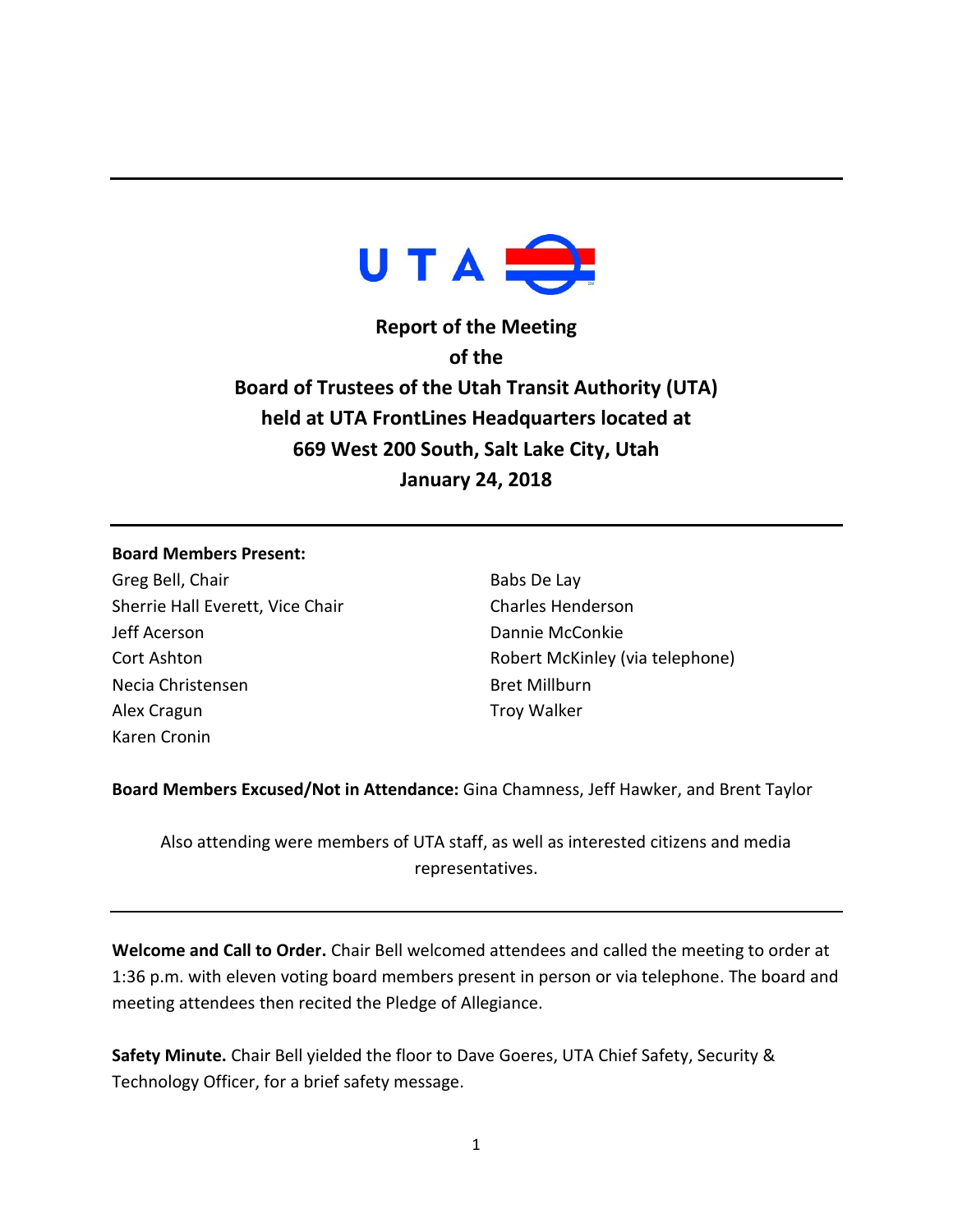**Swearing in of New Trustee.** Chair Bell indicated there was an administrative delay from Weber County in the appointment of a new trustee. This agenda item was deferred to a future meeting.

**Item(s) for Consent.** Consent items consisted of the following:

Approval of December 18, 2017 Board Meeting Report

A motion to approve the consent agenda item was made by Trustee De Lay and seconded by Trustee Christensen. The motion carried by unanimous consent.

**Public Hearing Regarding Bonds to Be Issued.** No in-person public comment was given. An online comment from George Chapman was read. Mr. Chapman remarked on not bonding for capital projects.

A motion to close the public hearing was made by Trustee De Lay and seconded by Trustee Cragun. The motion carried by unanimous consent.

**General Public Comment Period.** Public comment was given by Elliot Mott who requested public access for boaters at two sites along the Jordan River. An online comment from George Chapman was read. Mr. Chapman remarked on service levels, route selection, free fares in Utah County, and a suggestion for a Green Line extension to 5600 West.

**Closed Session.** No closed session was held.

**Action Taken Regarding Matters Discussed in Closed Session.** No closed session was held.

Trustee Millburn joined the meeting at 1:52 p.m.

Chair Bell spoke about his priorities as chair. He expressed confidence in the reform efforts the agency has made over the last several years and declared that it is time for the agency to look to the future and not be sidetracked by "issues that have already been resolved." He spoke about transit's role in major issues such as air quality and economic development. Chair Bell said he would like to focus on making transit more accessible, convenient, and appealing. He would also like UTA to lead out in transportation innovation. Chair Bell provided historical perspective on UTA's debt, which was incurred and endorsed by voters to complete the 2015 rail build-out program 17 years ahead of what was designated in the long-range plan. He expressed optimism for the future, support for the work of the Legislative Task Force on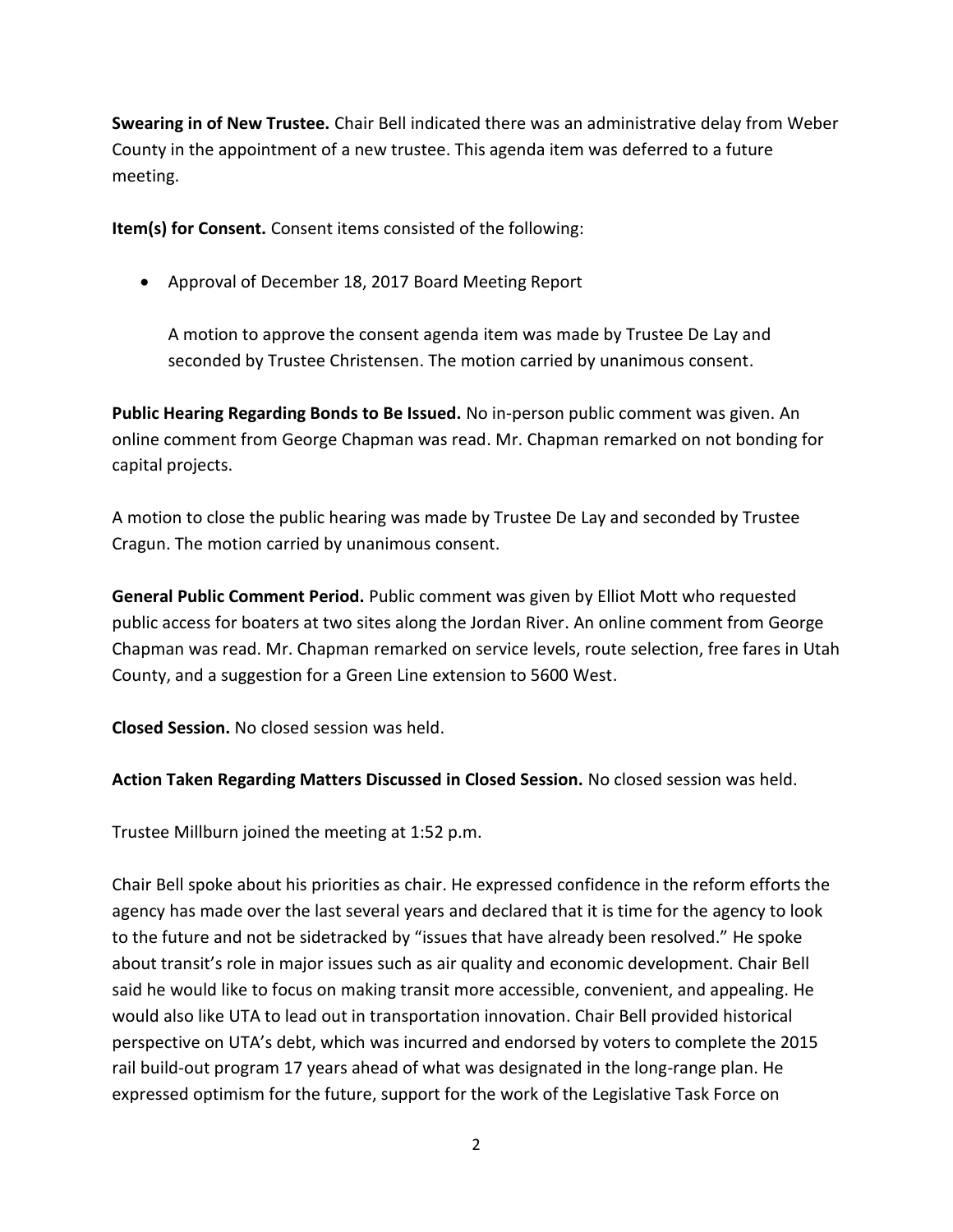Transportation Governance and Funding, and support of funding of multi-modal transportation options in the state.

**R2018-01-04: Resolution Regarding the Work of the Transportation Task Force.** Trustee Millburn, who represented the UTA board on the task force, presented the resolution.

**Public Comment.** No public comment was given.

**Board Action.** Discussion ensued on topics including needs created by future growth along the Wasatch Front, funding, and appreciation for the work of the task force. A motion to approve resolution R2018-01-04 was made by Trustee Millburn and seconded by Trustee Ashton. The motion carried by unanimous consent.

**President/CEO Report.** Jerry Benson, UTA President/CEO, delivered his monthly report to the board, covering such topics as:

- UTA's receipt of the Government Finance Officers Association Award for Excellence in Financial Reporting
- Enhancements to the UTA GoRide mobile payment app
- Results from the Free Fare Friday held on December 22, 2017
- UTA's new community service standards webpage

**R2018-01-01: Resolution Adopting 2040 Strategic Plan.** Trustee Henderson thanked trustees and staff for their work in formulating the 2040 Strategic Plan and introduced the resolution.

**Public Comment.** No in-person public comment was given. An online comment from Philip Sauvageau was read. Mr. Sauvageau's comments suggested technical adjustments to the service maps in the plan. Mr. Benson clarified that the maps contained in the plan are conceptual and are not a representation of the regional or long-range transportation plans.

**Board Action.** A motion to approve resolution R2018-01-01 was made by Trustee Henderson and seconded by Trustee Christensen. The motion carried by unanimous consent, including one aye vote from Trustee McKinley via telephone.

## **Committee Updates.**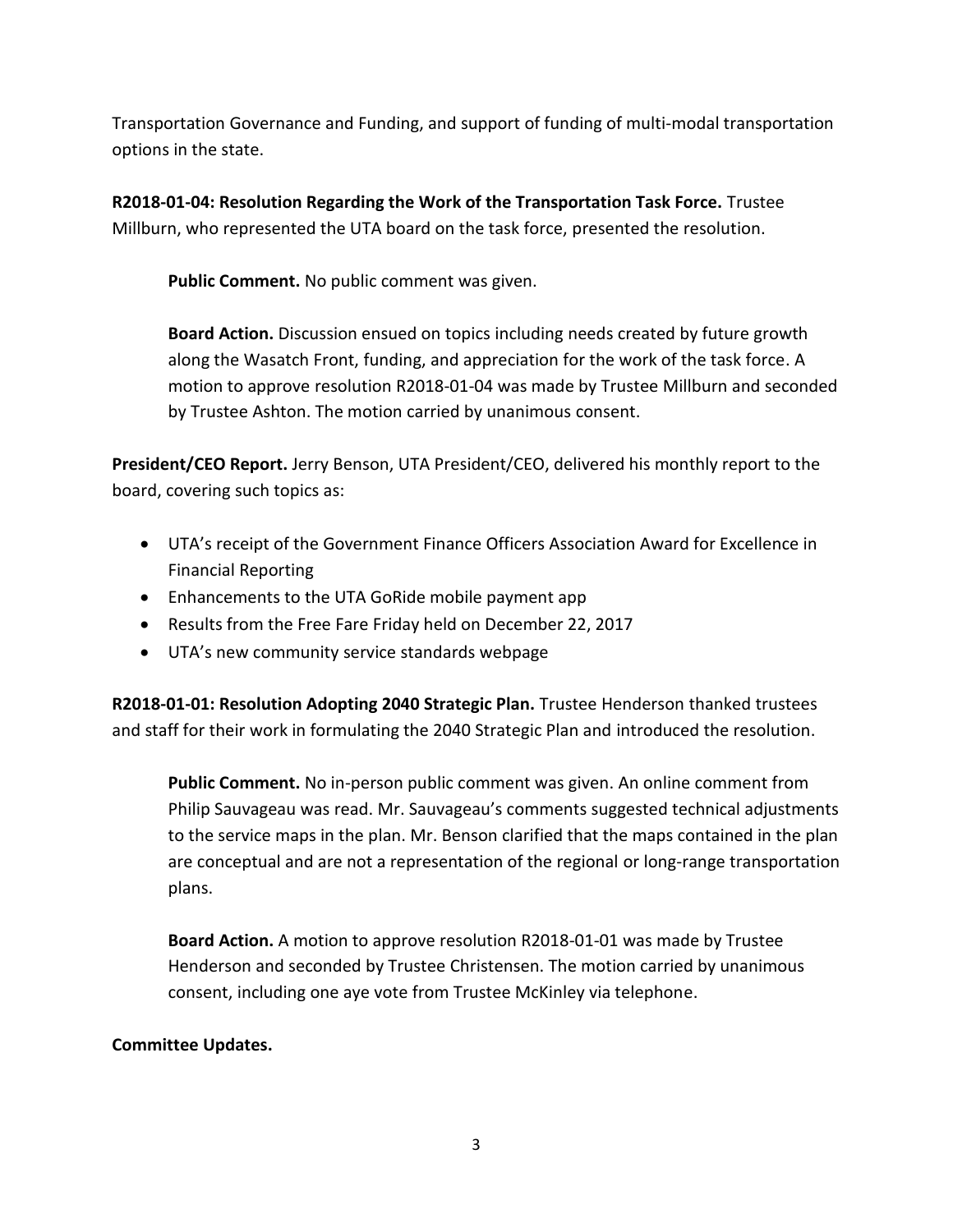**R2018-01-02: Resolution Adopting New Committee Structure.** Chair Bell outlined the new committee structure, committee functions, and chair assignments:

|                                               | UTA BOARD COMMITTEE STRUCTURE                                                                                |
|-----------------------------------------------|--------------------------------------------------------------------------------------------------------------|
| Finance & Audit Committee with oversight for: |                                                                                                              |
| $\overline{a}$                                | Finance                                                                                                      |
|                                               | - Budget<br>- Major Financial Transactions (i.e. real estate, TOD, capital projects, etc.)                   |
|                                               | Investments                                                                                                  |
|                                               | - Audit                                                                                                      |
|                                               | - Workforce/Employee Relations                                                                               |
|                                               | Committee Chair: Trustee Jeff Acerson                                                                        |
|                                               | Stakeholder & Planning Committee with oversight for:                                                         |
|                                               | Community Partnerships (including Interlocal Agreements)                                                     |
|                                               | Governing Councils (i.e. - WFRC, MAG, UASD)                                                                  |
|                                               | <b>Government Relations</b>                                                                                  |
|                                               | - Long-term Board Strategic Plans                                                                            |
|                                               | Capital Projects, TOD and Real Estate Policies (with financial plans                                         |
|                                               | governed in Finance & Audit)<br>Board Bylaws & Policies                                                      |
|                                               |                                                                                                              |
|                                               | Committee Chair: Trustee Bret Millburn                                                                       |
|                                               | Operations & Customer Experience Committee with oversight for:                                               |
| $\overline{\phantom{a}}$                      | Long-term Operations Strategy (i.e. innovative mobility, pilot projects, etc.)<br><b>Customer Experience</b> |
|                                               | Service Standards & Service Planning                                                                         |
|                                               | Service & Fare Equity Analysis                                                                               |
| $\sim$                                        | System Safety & Security                                                                                     |
|                                               | Committee Chair: Trustee Alex Cragun                                                                         |
|                                               | Executive Committee with oversight for:                                                                      |
|                                               | <b>Board Leadership</b>                                                                                      |
|                                               | Board Governance & Ethics                                                                                    |
|                                               | <b>CEO</b> Performance                                                                                       |
|                                               | Committee Chair: Chair Greg Bell                                                                             |
|                                               |                                                                                                              |

He then asked trustees to consider on which committee each would like to serve.

**Public Comment.** No public comment was given.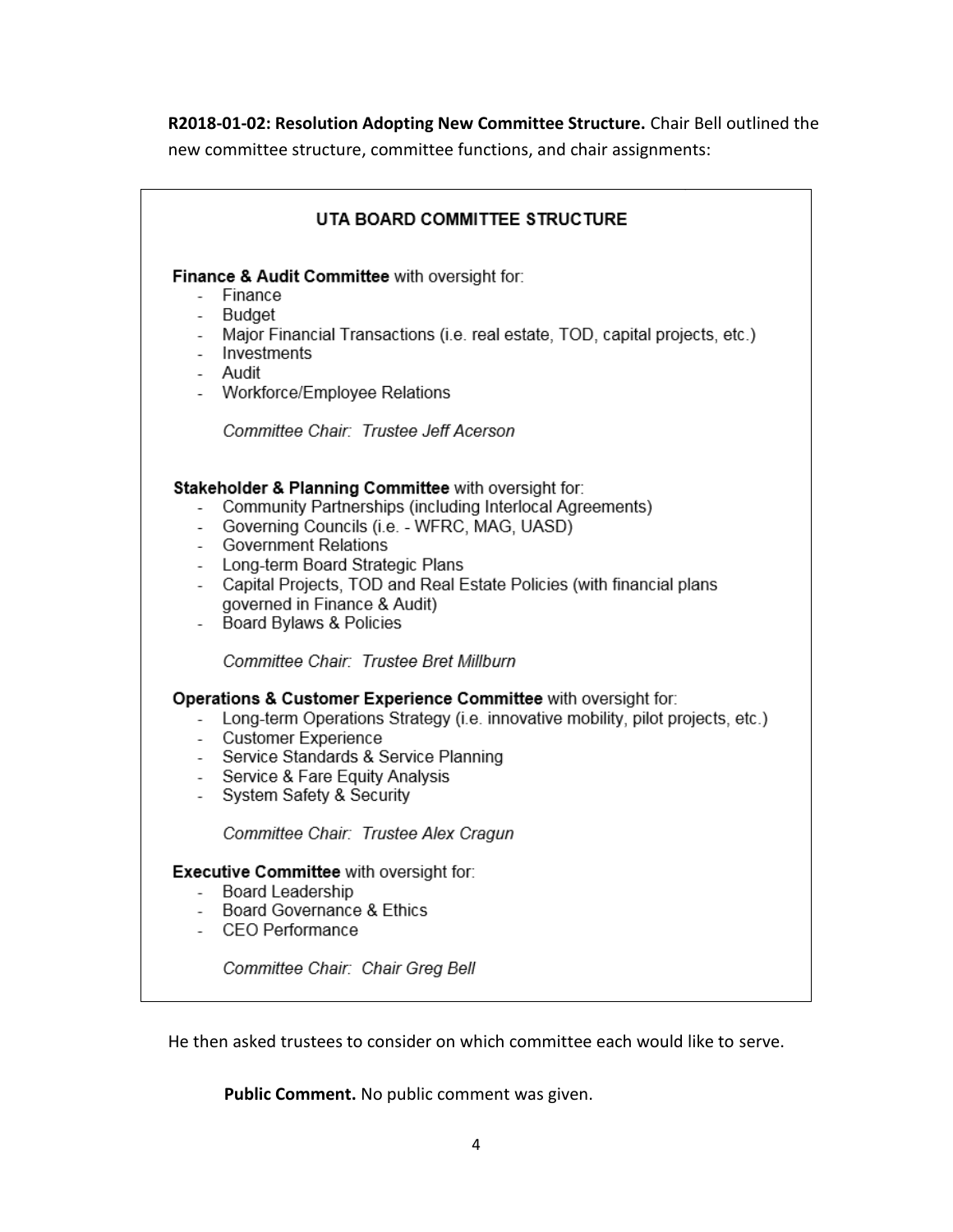**Board Action.** It was noted that Trustee Henderson would participate as a vice chair on the Stakeholder & Planning Committee. A motion to approve resolution R2018-01-02 was made by Vice Chair Everett and seconded by Trustee Ashton. The motion carried by unanimous consent.

**Audit Review Committee Update.** Trustee Walker stated the Audit Review Committee met on January 10, 2018. During the committee meeting, the UTA Chief Internal Auditor reported on progress management has made to address audit findings identified in 2017. Only 9% (8 findings) of the total audit findings reported in 2017 were not fully addressed according to the timeline set by management. There are valid reasons for the delay and the new deadline for resolution is March 31, 2018. Additionally, the draft Internal Audit Plan for 2018 was presented and approved by the Audit Review Committee.

**Stakeholders Committee Update.** Trustee Millburn indicated he had sent a memorandum to trustees on his committee regarding a proposed plan for systematically reviewing board policies. He asked trustees to review the plan and provide him with feedback.

## **Additional Board Action Item.**

**R2018-01-03: Resolution Approving Sale of 5.975 Acres of Right of Way to Draper City.**  Chair Bell asked Trustees Acerson, De Lay, and Taylor to meet as a Working Group to review this transaction. Working Group members received documentation to review and met on January  $10^{th}$  to review. Trustees Acerson and De Lay met to perform the review; Trustee Taylor's deployment interfered with his ability to participate.

Trustees Ashton and Walker recused themselves from voting on the resolution. Trustee Ashton works for the title company in the transaction and Trustee Walker is the mayor of Draper City (the purchaser).

Chair Bell asked Paul Drake, UTA Senior Manager of Real Estate and Transit-Oriented Development, to present the details of the proposed transaction. Mr. Drake said the property known as the "Draper highline property" was acquired from Union Pacific Railroad. The parcel has land grant restrictions that require it be used for roadway, trail, or other transportation-related improvements. Draper City has proposed to purchase 5.975 acres of property for right-of-way for \$2,995,000, which is the fair market value.